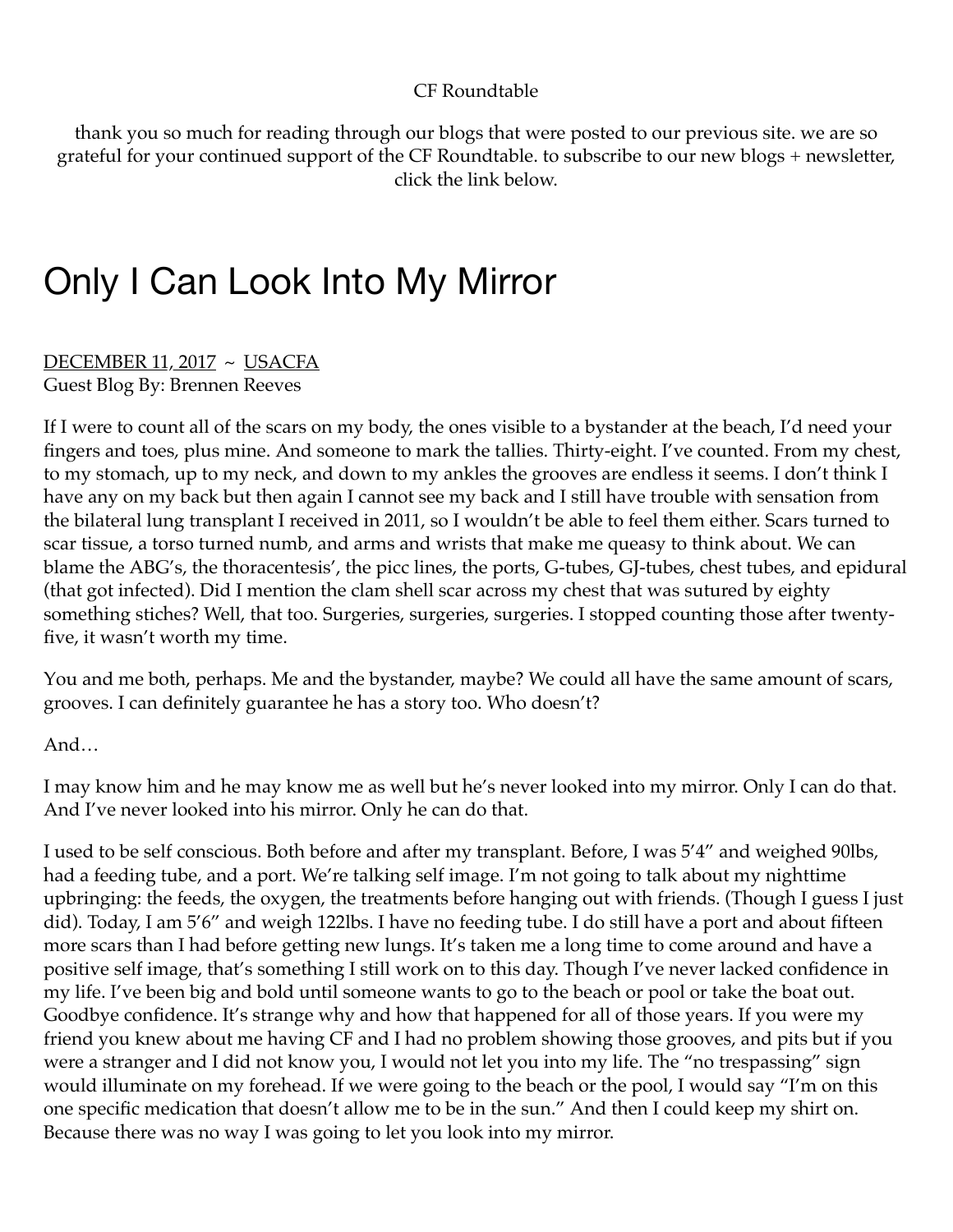As the years pass, I try and try to build more muscle by going to the gym so when beach season cycles back around I'll be ready. But for the past 6 years (since my surgery), not much has worked to turn heads. If only my somewhat fleshy scars could be outlined by a six pack, we'd be in business. If only my port was blended by some pecs, that too would work. But as folks with CF may know, it's hard to gain (weight and muscle) but exceptionally easy to lose it. That's been my problem for my whole life.

I'm twenty-six. I've carried the same mirror my whole life. And only I can look into it. And you're the only one who can see into yours. Yes, there are times where I hope the next time I look into my mirror, I see Dwayne "The Rock" Johnson as my reflection but I'm a realist on most occasions and I don't believe that's going to happen. Because I'm me and he's him. And who knows maybe he's jealous of me and my life.

I used to say I was attacked by a shark because I don't want to have go through the CF spiel when people would ask why I have these scars. But I've stopped saying that. Because not only is it disrespectful to those who have been attacked but too, because I don't know much about sharks and how they attack. Now I do watch shark week.

In all honesty, I stopped saying things other than the truth because I'm happy, grateful, etc. Maybe me talking about my story can help me as well as my self image and to create a continuing buzz about CF.

At this moment in my life I am single. I want someone to like me, love me for me, for what I've been through. I don't need to look into "The Rocks" mirror. I want someone to look into my mirror with me and tell me my scars are apart of me and someone else. They stand for something. It's a story. It's progress. Someone to tell me I am indeed a human- just like them. I want to be able to look into her mirror. How about we create a mirror together?

POSTED IN BODY IMAGE, CF AND ART, CF AND DATING, CF AND DIET, CF AND INSPIRATION, CF AND RELATIONSHIPS, CF AND WEIGHT GAIN, COPING WITH CF, LIFE AFTER TRANSPLANT, LIVING AND DEALING WITH CF, TRANSPLANTS BILATERAL LUNG TRANSPLANT BODY IMAGE CF CF AND RELATIONSHIPS LIFE AFTER TRANSPLANT LIVING WITH CF OPTIMISM AND CF TRYING TO GAIN WEIGHT WEIGHT

## Published by usacfa

*View all posts by usacfa*

3 thoughts on "Only I Can Look Into My Mirror"